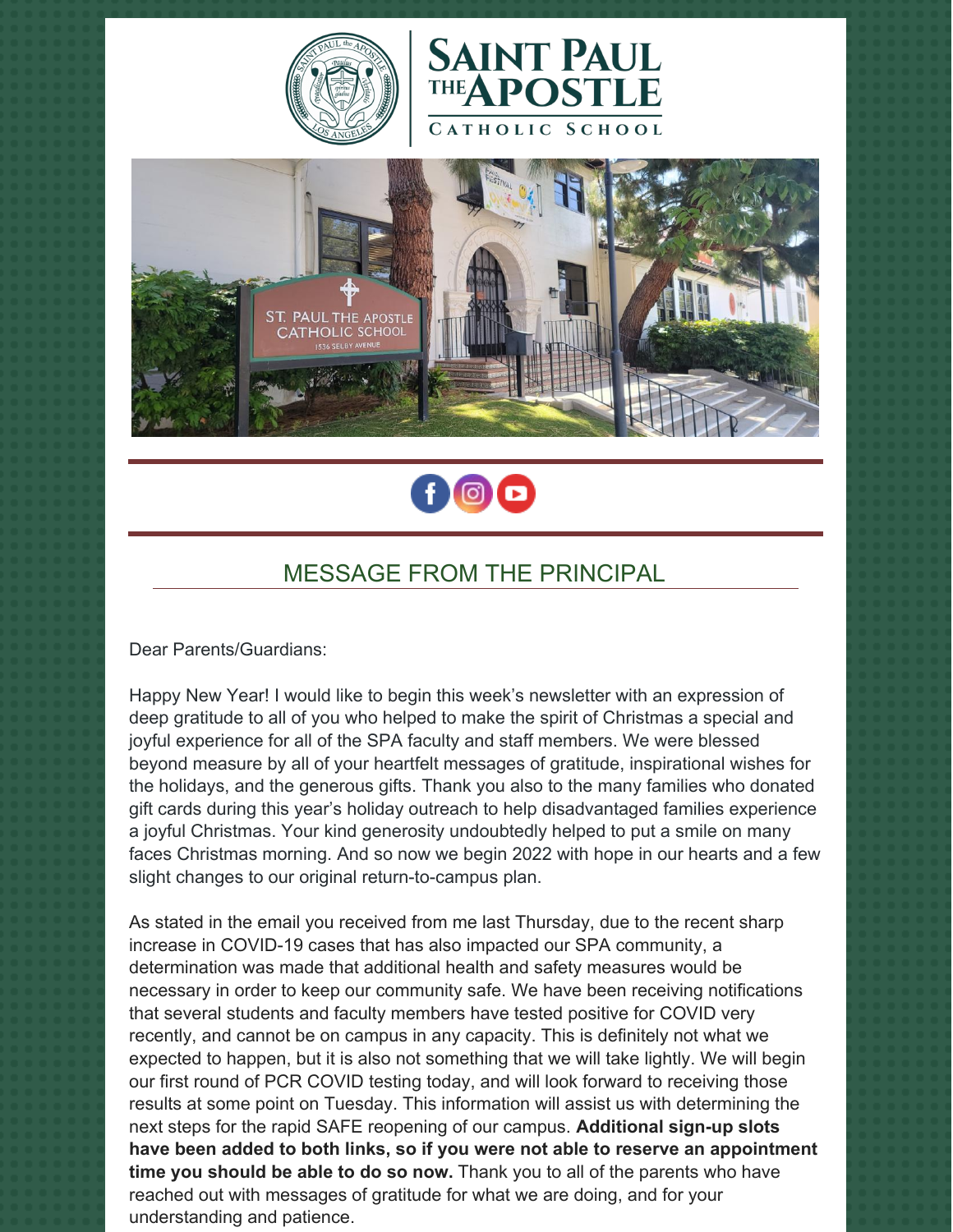The ADLA Dept. of Catholic Schools has also expressed concerns about students returning to campus, and the Superintendent has shared their guidance with us. But ultimately, each school has to do what is in the best interest of their community. In Mr. Escala's most recent email to school principals, the following protocols from the L.A. County Dept. of Public Health were strongly emphasized when students return to campus:

- Within two weeks of school re-opening, require masks outdoors in crowded spaces where physical distancing is not feasible except when actively eating or drinking.
- Within two weeks of school re-opening, provide and require all staff to wear upgraded (surgical/respirator) masks.
- Require a 7-day suspension and DPH approval before resuming activity of any youth sports team in which there has been an outbreak of four or more epidemiologically linked cases over a 14-day period. Individual conditioning and skill building may continue during the suspension period as long as everyone on the team complies fully with any individual isolation or quarantine orders that apply.
- Recommend that all students wear a well-fitting, non-cloth mask of multiple layers of non-woven material with a nose wire.
- Recommend that all eligible staff and students receive a booster vaccine.

As disheartening as some of this may be, we will continue to do whatever we can to comply with the directives we receive. And like everything else we do for the sake of our SPA community, it will require a TEAM effort, and we appreciate you being a vital part of that team.

May the spirit of 2022 bring you an abundance of light, love and joy, and may your every moment this coming year be filled with God's light within, even during our most challenging times.

Peace and Blessings,

Crystal Pinkofsky Principal

# **ANNOUNCEMENTS**

#### **FREE VACCINATION CLINIC at SPA**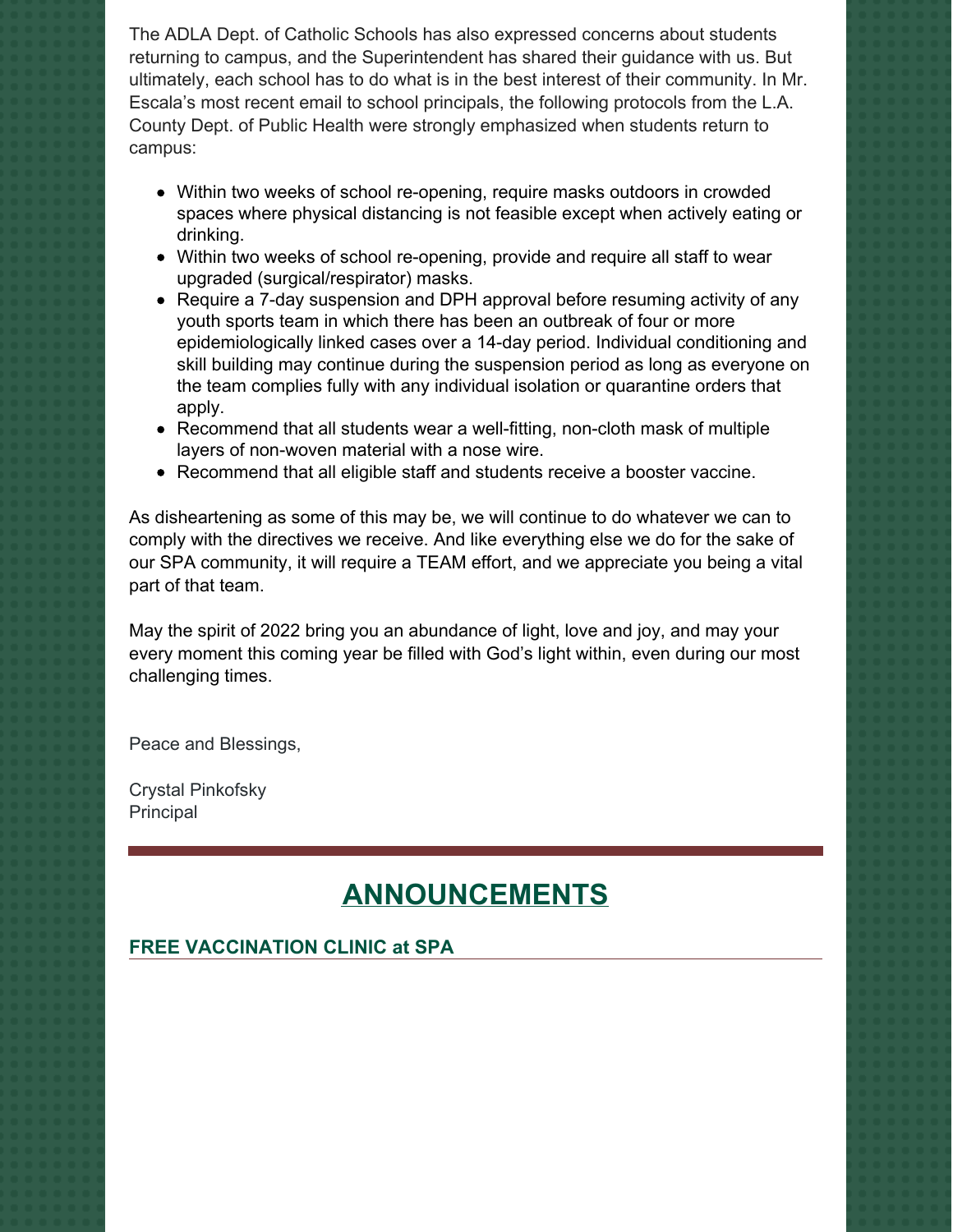

St. Paul the Apostle Parish will once again be holding a free vaccination clinic in the Parish Center on Wednesday, January 12, from 3:00 p.m. until 6:00 p.m. Vaccinations and boosters from all pharmaceutical companies will be available. Please use the link below to sign-up for an appointment.

### **<https://www.signupgenius.com/go/805054DAAAF2AA6F85-saint1>**

# **1ST TRIMESTER REPORT CARDS**

Report cards for the first trimester were sent home with the students on **Friday, December 17 th**. Please take a minute to search your child's backpack for this important information in case they forget to give it to you. As always, we ask that you sign and return the envelope, and if you have any questions or concerns regarding your child's academic progress or conduct grade, please reach out to the teachers.



#### **2022 YEARBOOK ORDERS**



It's time to order your 2021-2022 St. Paul the Apostle School yearbook! Don't miss out! It is a wonderful way to remember the school year! You can just click **[HERE](https://www.prestoregister.com/cgi-bin/order.pl?ref=spapostle_school&fm=3)** to order.

\$45- if ordered between December 18th – January 18th \$55- if paid for in June during yearbook distribution, but there is no guarantee there will be any yearbooks left.

### **SPA COVID TESTING**

Our next round of COVID testing for all faculty, staff and students will be held **Monday and Friday of this week beginning at 8:15 a.m. Families must use the Sign-Up Genius link that was provided in Thursday's email to reserve a time for testing. More than 100 additional slots**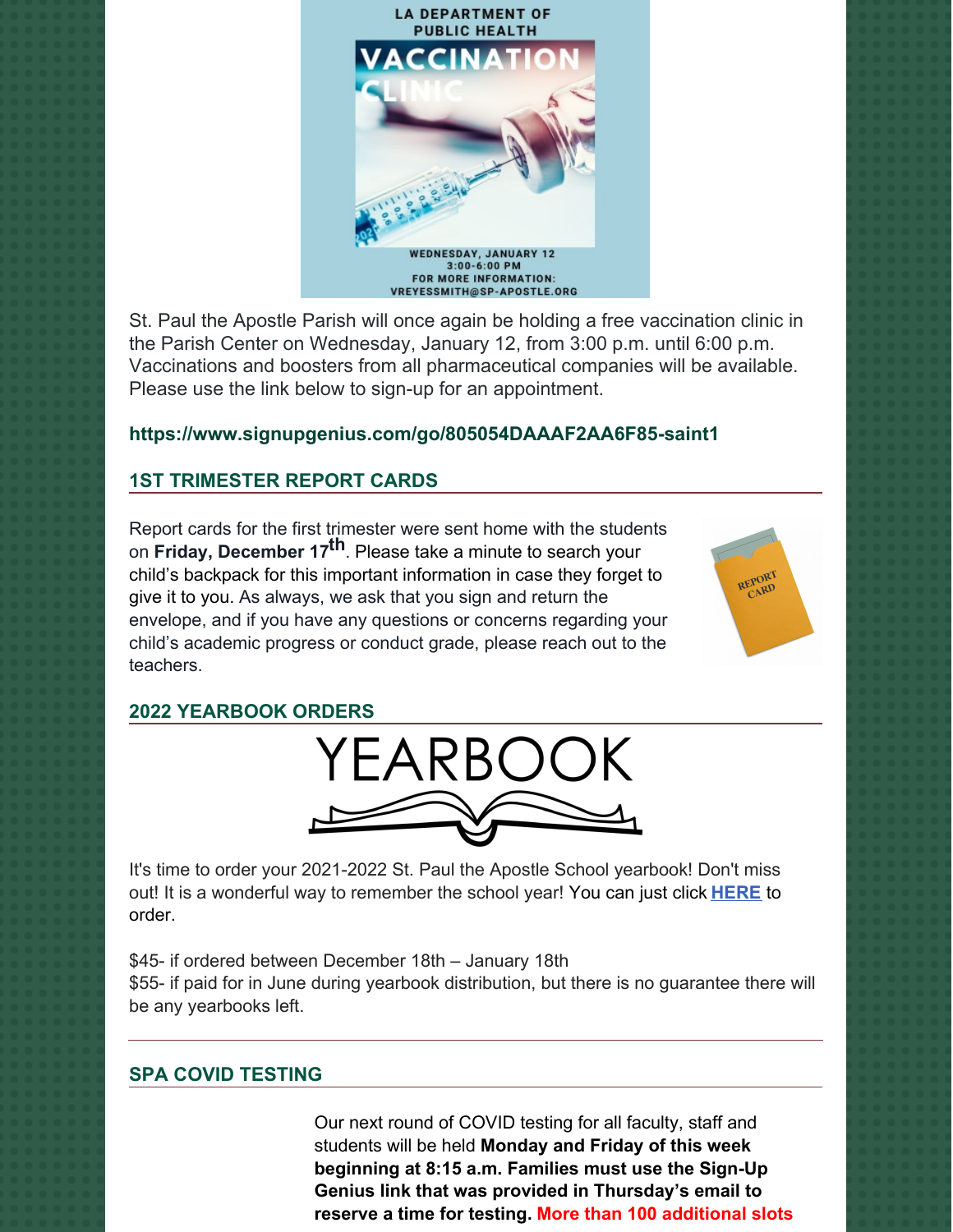

**have been created so that every family can sign-up.**

The **ONLY** document your children will need to have for each testing is a dated and signed copy of the **COVID-19 Patient Test Request Form.**

**Please note that students in grades 4 – 8 may receive the NOSTRIL swab or NASAL swab. If this is the type of COVID test you want for your child, just check either one of those**

**boxes on the form, otherwise he/she will receive the MOUTH swab.**

When completing the Patient Request Form, please remember to **include your email address** so that the results of the lab test can be sent directly to you, as well as Nurse Anderson. **We strongly suggest that you TYPE the requested information onto the form so that everything—including your email address—is legible**. Keep in mind that we are not using a "rapid" test, so we should expect to receive the results in approximately 24 hours. If you have not received the results by then, please contact the lab or Nurse Anderson. Any measures that we can take to help keep our community safe is well worth the effort. Thank you for your cooperation regarding this very important matter!

# **[COVID-19](https://school.sp-apostle.org/wp-content/uploads/2021/11/PATIENT-REQ-FORM-FILLABLE.pdf) Patient Test Request Form Link**

(This document is now Form Fillable)

# **U.C.L.A.S.A.F.E. COLLECTION CENTER**



As we begin to rearrange closets, cabinets and desk space to make room for our new Christmas gifts, please know that UCLA could possibly accept some of the items you may be wanting to discard. Please note the lists and information below:

**THEY ACCEPT:** paint and solvents; used motor oil and filters, anti-freeze, and other automotive fluids; cleaning products; pool and garden chemicals; aerosol cans; all medicine; auto batteries; household (alkaline) batteries; fluorescent tubes and bulbs, thermostats, and other mercurycontaining lamps.